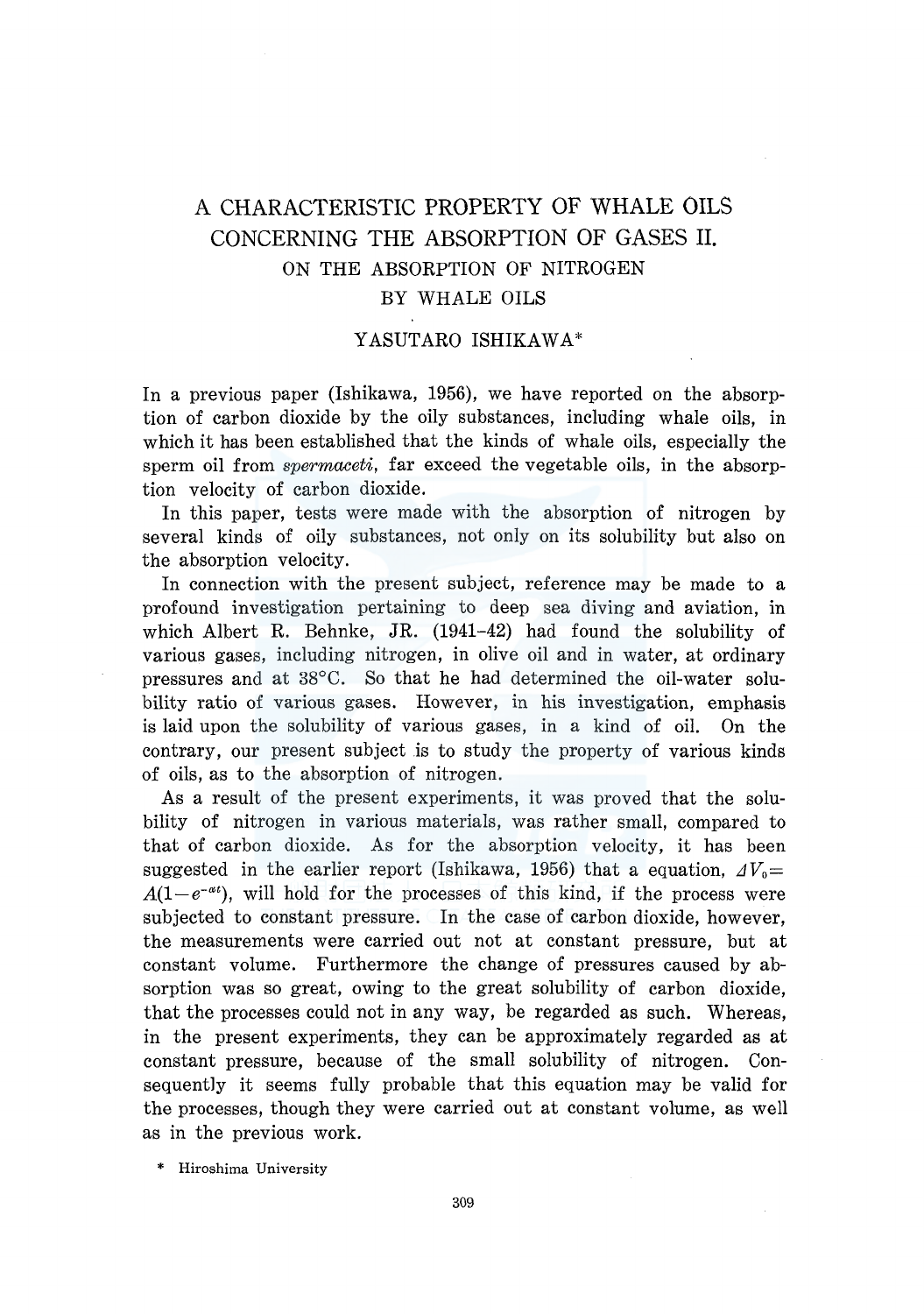Indeed, as a result, it was ascertained that this equation was valid, within the limits of experimental error, for any of the processes included. Details of analysis will be described later.

## **EXPERIMENTAL**

Materials.-Three kinds of whale oils<sup>\*</sup>, sperm oil from *spermaceti*, sperm whale body oil and blue whale oil were chosen. The first two are marked by containing of a large amount of wax. The other is one from a blue whale and the majority of it, is constituted from glycerides, as is clear from table 1. On the other hand, three kinds of vegetable oils, olive-, camellia- and castor oil were tested for the sake of comparison.

| TABLE 1. PHYSICAL AND CHEMICAL PROPERTIES OF THE MATERIALS |  |  |  |
|------------------------------------------------------------|--|--|--|
|------------------------------------------------------------|--|--|--|

| Materials       | Specific<br>Gravity<br>$D_{\rm 4}^{35}$ | Index of<br>Refraction<br>$n_{n}$ | Acid<br>Value | Saponifica-<br>tion Value | Iodine<br>Value | Unsaponified<br>Matter<br>% |
|-----------------|-----------------------------------------|-----------------------------------|---------------|---------------------------|-----------------|-----------------------------|
| Water           | 0.994                                   |                                   |               |                           |                 |                             |
| Sperm Oil       | 0.858                                   | 1.4530(35°)                       | 0.65          | 147.8                     | 54.9            | 34.2                        |
| Sperm Body Oil  | 0.865                                   | 1.4612(35°)                       | 1.23          | 138.5                     | 72.8            | 31.8                        |
| Blue Whale Oil  | 0.907                                   | $1.4736(35^{\circ})$              | 0.52          | 195.7                     | 101.8           | 0.36                        |
| Olive Oil       | 0.913                                   | 1,4631(30°)                       | 2.46          | 196.3                     | 88.4            | 0.43                        |
| Camellia Oil    | 0.903                                   | $1,4692(30^{\circ})$              | 2.30          | 192.3                     | 81.3            | 0.86                        |
| Castor Oil      | 0.967                                   | $1.4747(25^{\circ})$              | 2.16          | 188.7                     | 87.4            | 0.46                        |
| Liquid Paraffin | 0.874                                   |                                   |               |                           |                 |                             |

Distilled water and liquid paraffin were also added as materials. The water which is the most important physiological matter, seems reasonable to be tested in comparison with oily substances. Liquid paraffin was chosen from another interest, for it is expected as a matter of poor absorption.

Physical and chemical properties of the materials used, were given in table 1.

Apparatus and Procedure.—Apparatus and procedure employed, have been fully described in the previous paper (Ishikawa, 1956), and only a brief description on essentials is given below.

In every measurement, 100 g. of a material was taken. With each material, the measurements were carried out under five pressure-lebels, i.e. under the pressure, near but a little higher than 1, 2 and 3 atmos. pressures respectively, and under every intermediate lebel.

Deaeration of the materials to be tested, was performed in the very same way as described in the earlier report (Ishikawa, 1956): Deaeration in boiling water bath, was followed by the deaeration in thermostat

\* Kindly supplied by the Taiyo Fisheries Co., Ltd.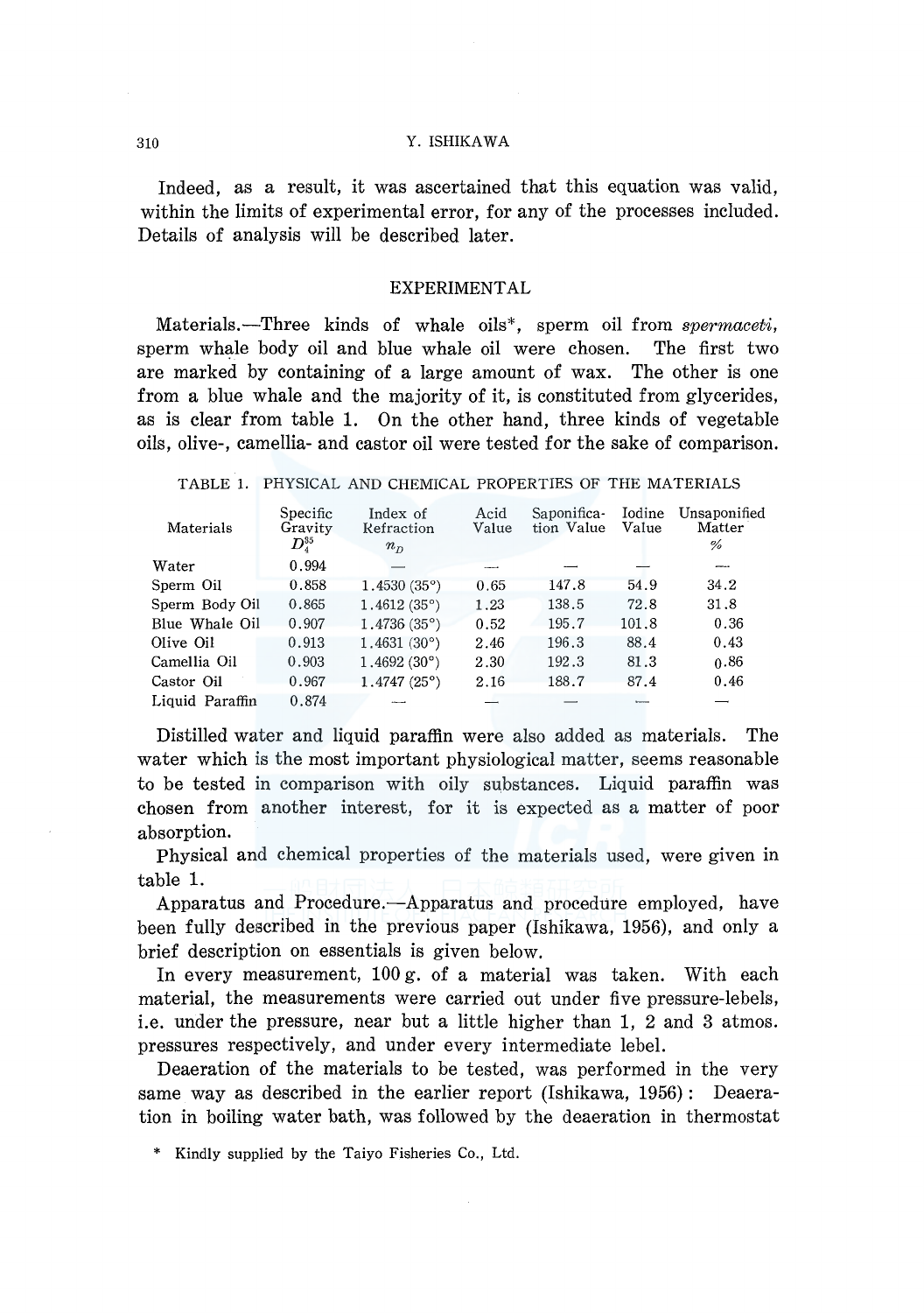of 35°C, until the temperature of the contents became constant. Nitrogen gas was then introduced from the gas-reservoir into the pressurevessel, up to the desired pressures, for which operation 30 to 40 sec. elapsed.



Fig. 1. Relation between probable solubility and pressure in various materials

The measurements were made at  $35 \pm 0.05^{\circ}$ C. The temperature was required to be closely constant, because the decrease in pressures caused by the absorption was relatively small, owing to the small solubility of nitrogen. On the other hand, with our apparatus, the temperaturegradient of pressure is 7 .35 mmHg°C. This value is equivalent to about 5 cc/°C of the volume change. The fluctuation of the temperatures seems to be the largest error source.

Cooling effect which will occur on passing of the gas through the throttling cock, must be also a matter of consideration, on the same account. No preliminary test in this connection, has been done. But, granted that the process were entirely adiabatic, this effect can be estimated by the formula,  $dT = r \left( \frac{273}{T} \right)^3 dP$ , where  $dT$  is the decrease in temperatures which will occur when the difference of pressures between both sides, is *dP, r,* a empirical constant, characteristic of the gas ; it amounts to 0.3°C atmos. for nitrogen.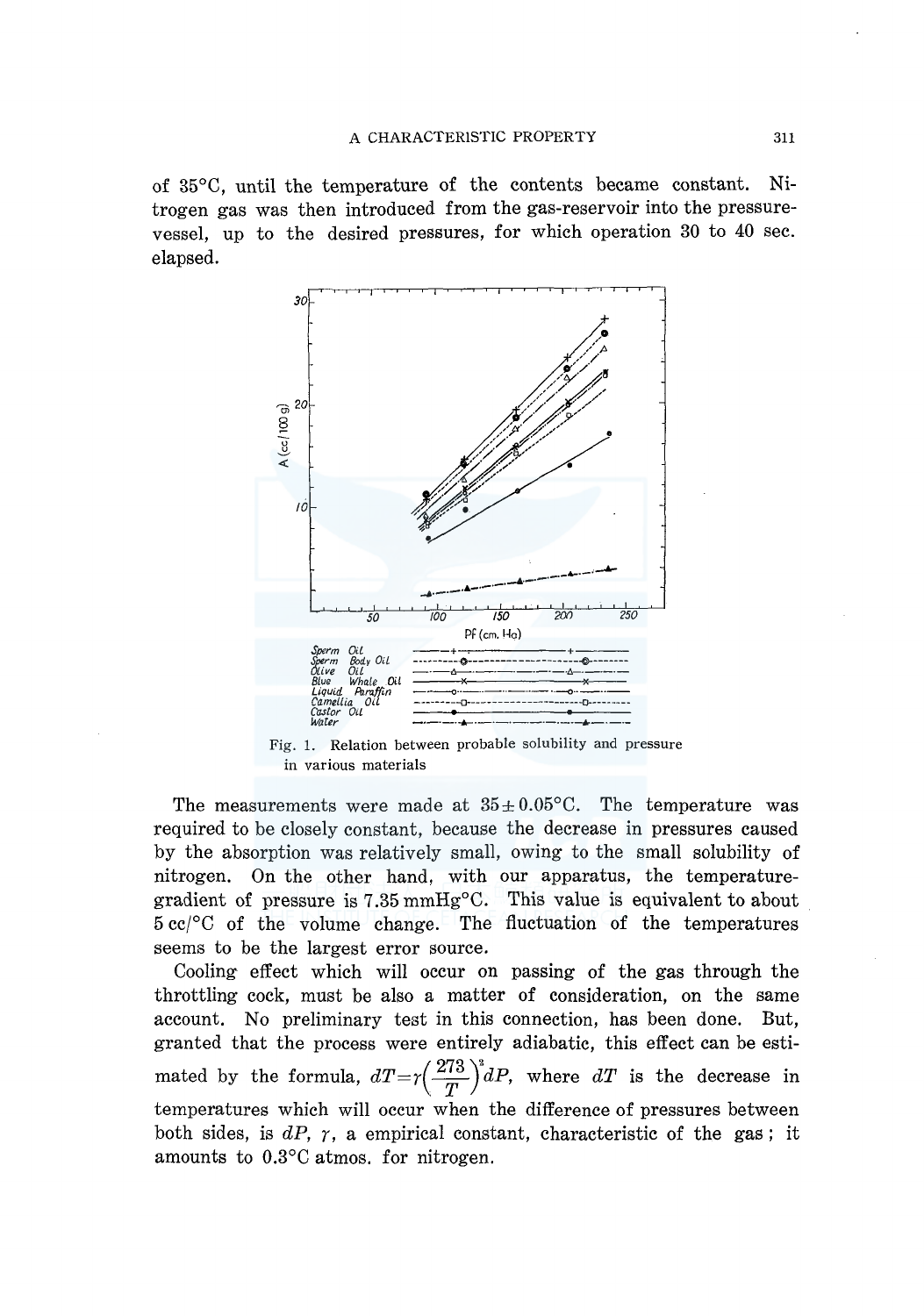According to this, we have  $0.2$  to  $0.4$ °C, for the decrease in temperatures, with our operations. However, considering that our processes are not adiabatic, but will occur rather isothermally, the net decrease in temperatures must be far smaller than the adiabatic one. Indeed our measurements were scarcely interfered by this effect, except that a slight irregularity of the decrease in pressures was recognized at the very earliest interval of the measurements (within 1 min. from outset).







Fig. 3. Absorption curves for sperm oil under various pressure lebels.

Fig. 4. Absorption curves for sperm body oil under various pressure lebels.

Mercury manometer employed, is of an open type, 2.2 m in height, graduated in mm interval, with a reading glass.

The mechanical conditions of the constant movement of the pressurevessel and the other procedures were almost alike as those in the previous work (Ishikawa, 1956).

Obtaining of  $\Delta V_0$  from  $\Delta P$ . In the present work, as well as in the previous one, (Ishikawa, 1956)  $\Delta P$ , the decrease in pressures caused by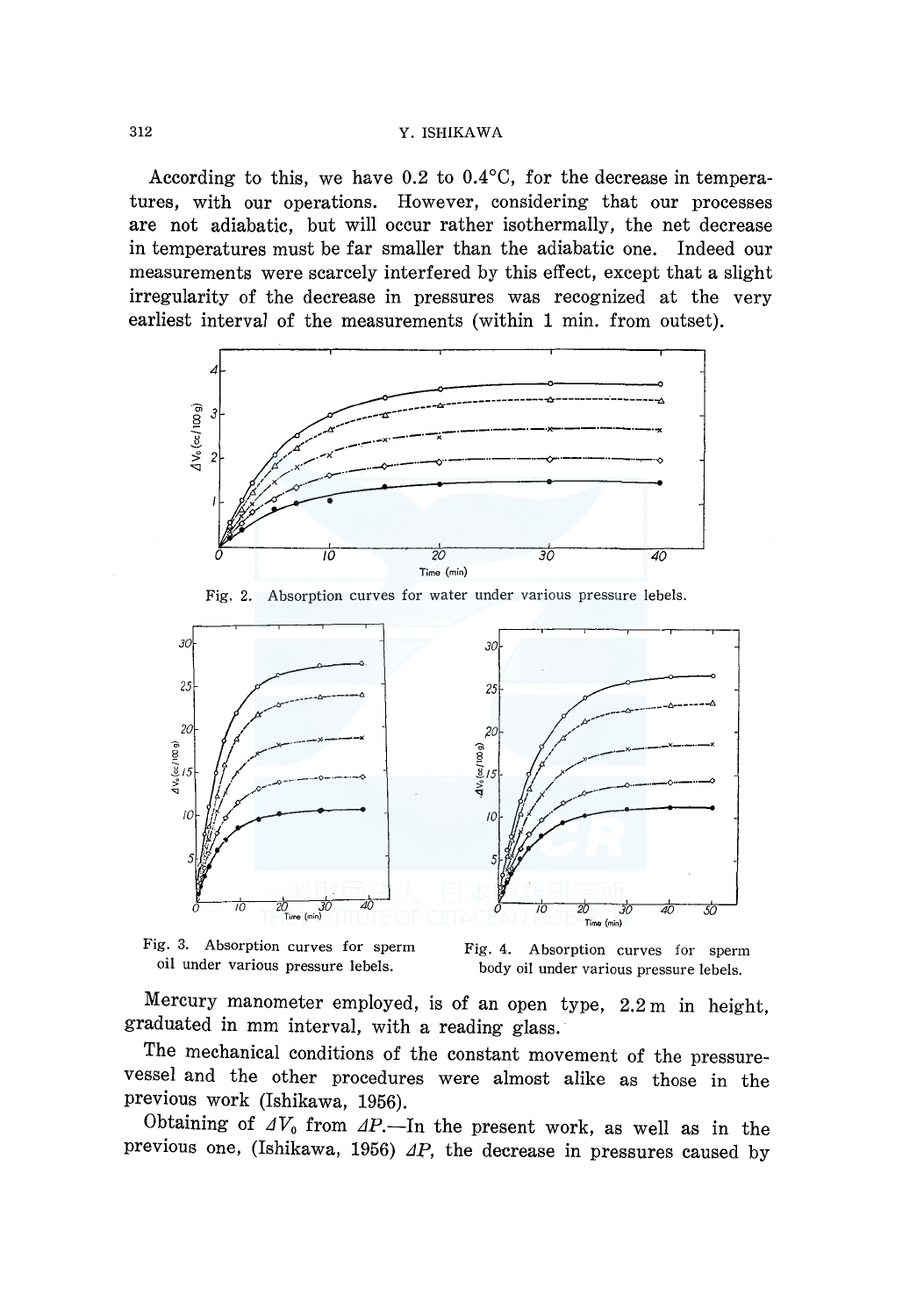absorption, was punctually measured at constant volume. But, if supposed that the pressure were kept at initial constant value during the whole process, the decrease in volume will occur at this constant pressure and this decrease in volume at a initial definite P, must have been absorbed by the material, during the process.

This decrease in volume was obtained from  $\Delta P$ , by the very same way as described in the earlier report (Ishikawa, 1956). The formula used, is

$$
dV_0 = \frac{T_0}{T} \frac{1}{P_0} V \cdot \Delta P \tag{1}
$$

where  $\Delta V_0$  is a decrease in volume (in cc) of a gas, reduced to standard state,  $T_0=273^{\circ}$ K,  $T=308^{\circ}$ K,  $P_0=760$  mmHg, and V is the volume (684) cc) of the pressure-vessel less the volume of the material used. The formula (1) was deduced from the well known relation,  $PV = const.$ , for a given amount of a gas.

Thus, in the formula (1),  $\frac{I_0}{I_1}$  is a common constant disregarding the  $T$   $P_{\scriptscriptstyle 0}$ materials, and Vis a constant regarding the capacity of the vessel and the amount of the material taken into the vessel. So we obtain  $\Delta V_0$ from AP, by multiplying AP with this constant factor,  $\frac{I_0}{I}$   $\frac{I}{I_0}$  V, for a  $T$   $P_0$   $'$ fixed amount of a material.

#### RESULTS

Solubility<sup>\*\*</sup> of Nitrogen in Various Materials.—In figure 1, each curve gives the values of *A's* for each material, plotted against the final press sure,  $P_f$ . Symbol A, essentially represents the solubility of the gas in a material. It was obtained by some mathematical means, on the basis of  $\Delta V_{0\,\text{max}}$ , the maximal volume of the gas absorbed. Upon the method, by which, A was obtained, we will describe in the next chapter. At any rate, there exists no great difference between A and  $\Delta V_{0\,\text{max}}$ , for our experiments, where the measurements were made so long till the saturation was practically reached.

In figure 1, it is corollary that every curve must pass the origin, and therefore it takes a form reading

<sup>\*\*</sup> The solubility is expressed in terms of the volume (in cc.) of the gas per 100 g. of a material, when the latter has absorbed the former to a possible maximal extent. It must be also mentioned that the volume was measured indirectly from  $\Delta P$ . So it may be quite possible that this volume differs from that of the real solubility, by the amount of the gas taken into the material, in some labile state, say, in the form of visible or invisible bubbles suspending. Though it is again questionable that the bubbles in a liquid, can effect a decrease in pressures, to what extent.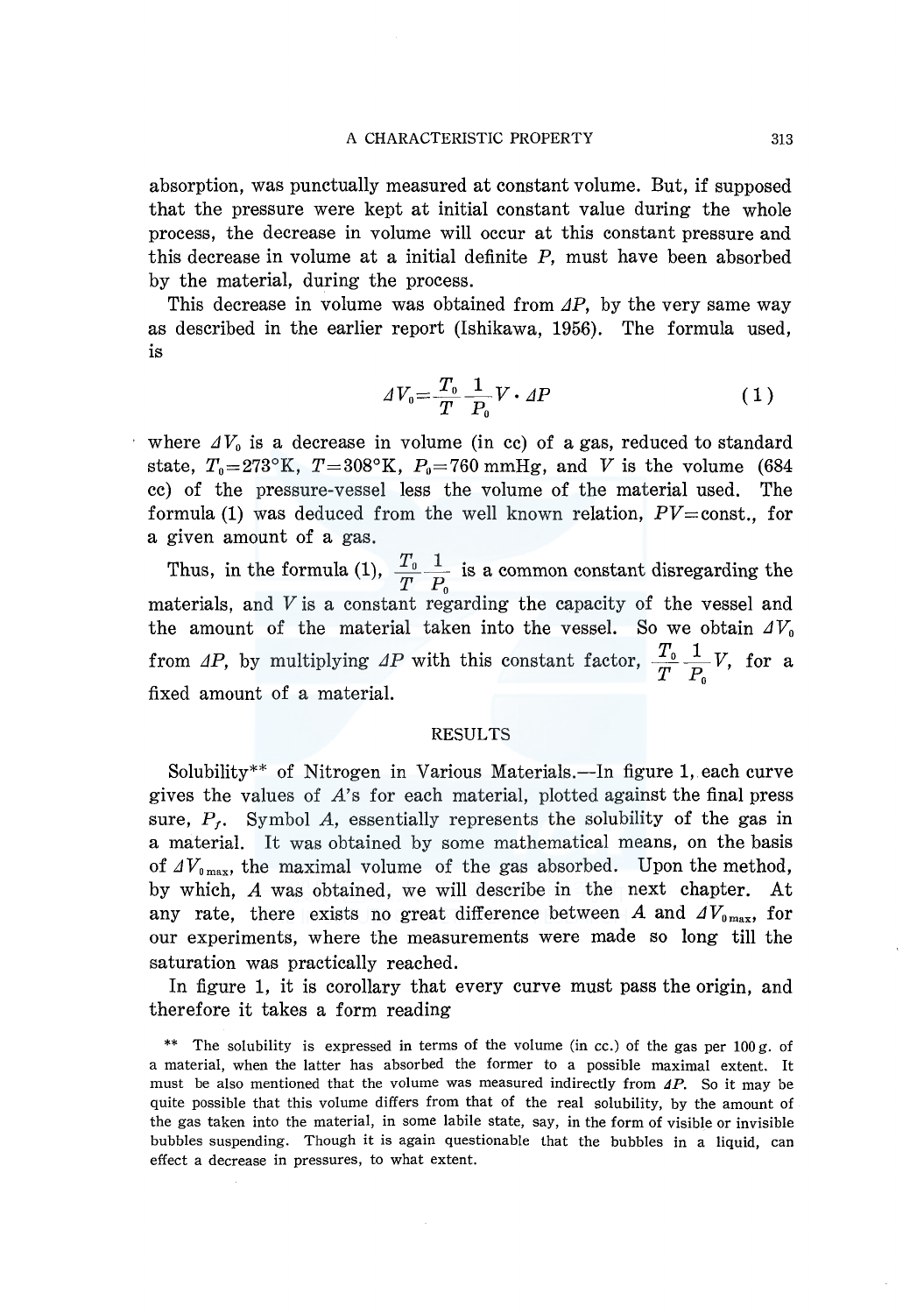*A=cP* 

The coefficient *c* may be a characteristic of the material. But there exists no remarkable difference between the values of *c's* for the various oily materials. So it seems impossible that they can be characterized by the magnitude of *c.* Although the closer examination of the figure





l, reveals that the value of *c* is greater for the wax-oils than for the glyceride-oils and the minimum for castor oil, which possesses hydroxyacids in its molecules: The value of  $c$  is  $0.12$  cc/cmHg, for sperm oil and it is near but a little less than that for sperm body oil. For blue whale oil, is 0.098 and those for camellia oil and liquid paraffin stand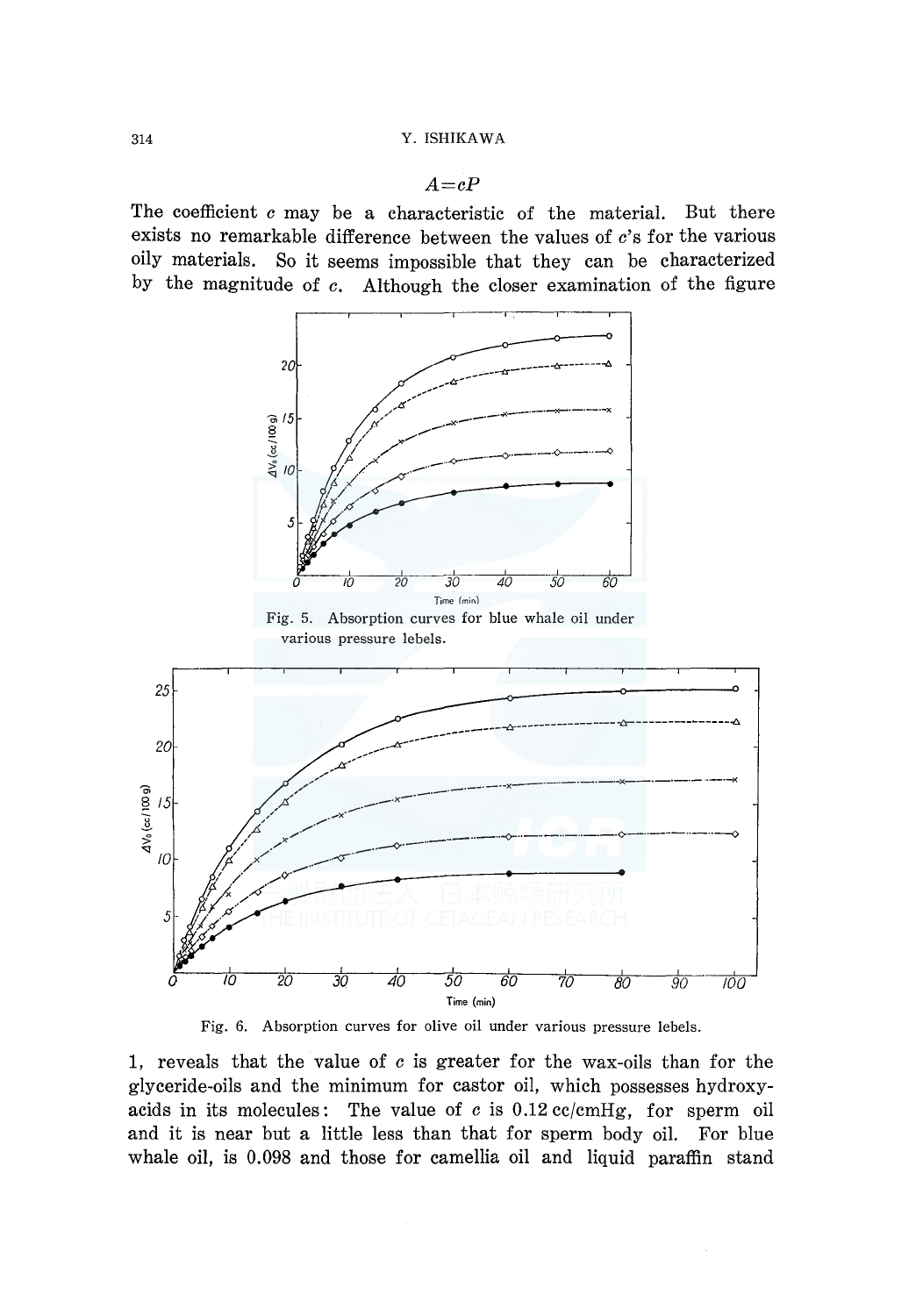very close by that. For castor oil, *c* is 0.073.

On the other hand, it differs greatly therefrom and amounts to 0.016 cc/cmHg, for the water. Hence the coefficients for the oily materials



Fig. 7. Absorption curves for camellia oil under various pressure lebels.



Fig. 8. Absorption curves for liquid paraffin under various pressure lebels.

(with the exception of caster oil}, are 6 to 7.5 times as great as that for the water. In other words, the oily substances can absorb 6 to 7.5 times as much nitrogen as the water, at every pressure value. Even castor oil can absorb 4.5 times as much as the water.

In the case of carbon dioxide, it has been determined in the earlier paper, that *c* is 1.78 cc/cmHg, for sperm oil, and the values for the other oily substances, are of the magnitude close but less than that and the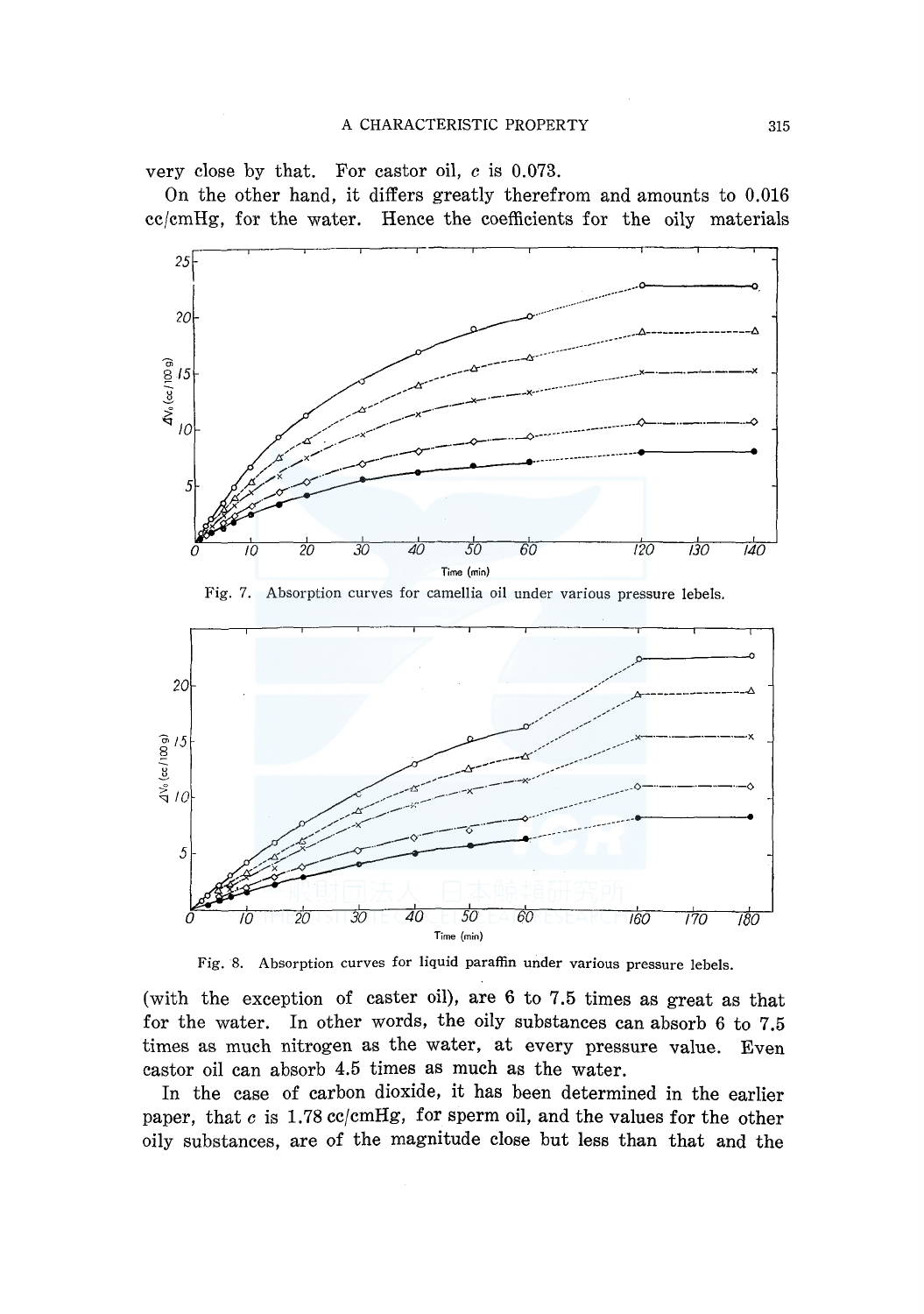*c* for water is 0.78 cc/cmHg. When compared within the oily materials, they can absorb nitrogen 1/10 or less, as much as carbon dioxide, at any pressure, and in the case of water, it can absorb nitrogen some 1/50 as much as carbon dioxide.

Absorption Curves.-In figure 2 to figure 9, each diagram shows absorption curves for each material respectively. Any of the diagrams consists of five curves, corresponding to five pressure lebels. Every curve was drawn based upon two or three times parallel experiments. In most of the cases, the discrepancy between the corresponding values of  $AV_0$ 's, is less than  $5\%$ .



Fig. 9. Absorption curves for castor oil under various pressure lebels.

When comparing these 8 figures, there seems to exist a great difference in the absorption velocity of nitrogen, between the individual materials. But any quantitative evaluation about the velocity, can not be made without the analysis of the curves.

## ANALYSIS

As noted in the foregoing chapter, it seems very probable that the equation

$$
\text{INSHIUIE} \bigcup \text{EOL}_{d} V_{0} = A(1 - e^{-\alpha t}) \text{EARCH} \tag{2}
$$

will be valid for any of the curves included. If it were true,  $\log(A - dV_0)$ must become linear against the time, *t.* Indeed, as illustrated in figure 10, it proved that in all of the cases,  $log(A - \Delta V_0)$  showed the strong linear regression to the time *t*. In equation (2),  $\Delta V_0$  is a decrease in volume caused by absorption, A, the solubility of the gas, and  $\alpha$ , a velocity constant, as seen in its differentiated form

$$
\frac{d}{dt}(4V_0) = \alpha(A - 4V_0) \tag{3}
$$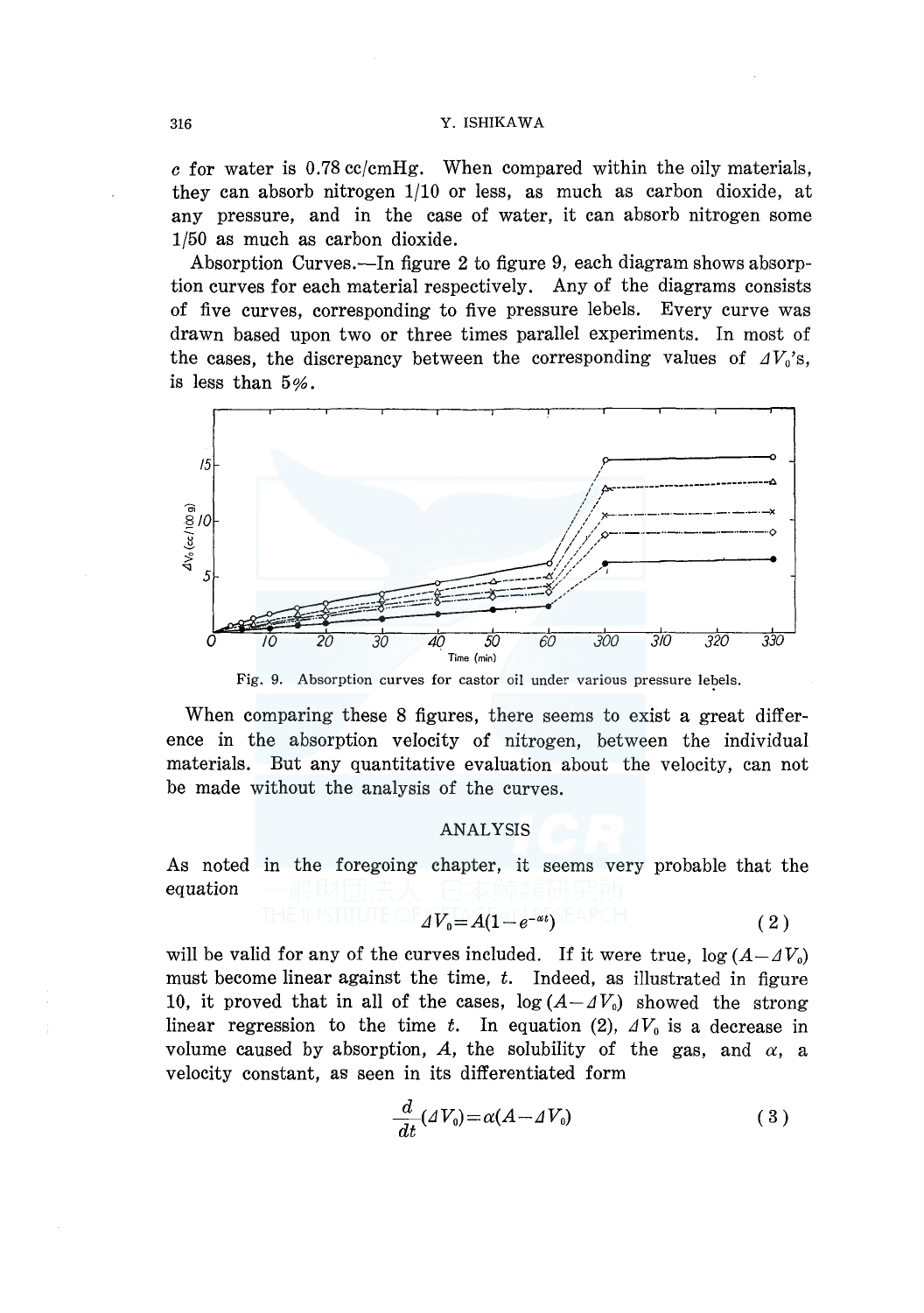Figure 10 was chosen altogether at random from 8 figures obtained for the 8 materials. Another 7 figures were given up to save space.

| Materials       | Pressure Lebels<br>(mm, Hg)                        |                                                    | Period<br>(min.)                                                                      | A<br>(cc.)                                         | α<br>$(min^{-1})$ | $\boldsymbol{r}$ |
|-----------------|----------------------------------------------------|----------------------------------------------------|---------------------------------------------------------------------------------------|----------------------------------------------------|-------------------|------------------|
|                 | $P_t$                                              | $P_f$                                              |                                                                                       |                                                    |                   |                  |
| Water           | 931.8*<br>1,238.7<br>1,651.0<br>2,060.0<br>2,364.0 | 929.5*<br>1,235.7<br>1,647.0<br>2.055.0<br>2,358.5 | 40<br>$^{\prime\prime}$<br>$\theta$<br>IJ<br>11                                       | 1.5<br>2.05<br>$2.7\,$<br>3.4<br>$3.8 -$           | 0.155             | 20.0             |
| Sperm Oil       | 929.0<br>1,241.0<br>1,652.2<br>2,061.3<br>2,365.0  | 912.7<br>1,219.0<br>1,623.0<br>2,025.0<br>2,322.0  | 40<br>$\eta$<br>$^{\prime\prime}$<br>n<br>$^{\prime\prime}$                           | 10.8<br>14.65<br>19.4<br>24.5<br>28.3              | 0.154             | 20.0             |
| Sperm Body Oil  | 926.7<br>1,238.2<br>1,651.0<br>2,060.5<br>2,361.0  | 909.6<br>1,216.7<br>1,623.0<br>2,025.3<br>2,321.0  | 50<br>n<br>$\eta$<br>$\eta$<br>$^{\prime\prime}$                                      | 11.3 <sup>5</sup><br>14.3<br>18.7<br>23.45<br>26.8 | 0.114             | 15.0             |
| Blue Whale Oil  | 930.0<br>1,241.5<br>1,649.7<br>2,063.3<br>2,364.6  | 916.7<br>1,224.0<br>1,625.6<br>2,035.0<br>2,330.6  | 60<br>$^{\prime\prime}$<br>$\boldsymbol{n}$<br>$\eta$<br>W                            | 8.8<br>11.85<br>15.85<br>20.2<br>22.9              | 0.081             | 10.5             |
| Olive Oil       | 929.8<br>1,240.2<br>1,649.0<br>2,059.0<br>2,360.2  | 916.2<br>1,221.5<br>1,623.2<br>2,027.3<br>2,326.7  | 80<br>100<br>$\pmb{\mathcal{U}}$<br>$^{\prime\prime}$<br>H                            | 9.2<br>12.6<br>17.3<br>22.6<br>25.3                | 0.056             | 7.5              |
| Camellia Oil    | 930.7<br>1,240.3<br>1,650.0<br>2,061.0<br>2,365.3  | 919.0<br>1,225.0<br>1,627.8<br>2,033.0<br>2,331.3  | 140<br>$^{\prime\prime}$<br>$\boldsymbol{\mathit{II}}$<br>$\eta$<br>$^{\prime\prime}$ | 8.1<br>10.7<br>15.2<br>18.8<br>22.8                | 0.035             | 4.5              |
| Liquid Paraffin | 931.7<br>1,241.0<br>1,649.7<br>2,060.4<br>2,365.6  | 919.5<br>1,224.3<br>1,626.3<br>2,031.0<br>2,331.6  | 180<br>II<br>$^{\prime\prime}$<br>$\boldsymbol{\eta}$<br>$^{\prime\prime}$            | 8.45<br>11.35<br>15.9<br>19.8<br>23.0              | 0.021             | 3.0              |
| Caster Oil      | 930.4<br>1,240.0<br>1,649.7<br>2.060.5<br>2,361.5  | 920.8<br>1,226.7<br>1,633.7<br>2,040.7<br>2,338.6  | 330<br>n<br>$\boldsymbol{\eta}$<br><b>If</b><br>n                                     | 7.0<br>9.7<br>11.5<br>14.1<br>17.0                 | 0.0076            | 1.0              |

TABLE 2. THE VALUES OF *A'S* AND *a* FOR EACH MATERIAL

\* These values in water, were obtained by substracting 42mm. Hg, the saturated vapor pressure of dist. water at 35°C, from the total pressure.

Determination of  $A$ . --It may be essentially possible to determine two unknown factors, *A* and  $\alpha$ , respectively, when the values of  $AV_0$ 's and *t's,* more than two sets are given. However it is very difficult to solve such simultaneous equations as involving the exponential functions.

To avoid such difficulties, a graphical method is adopted: The first estimated value of *A*, is obtained from the  $4V_0-t$  diagram, by extra-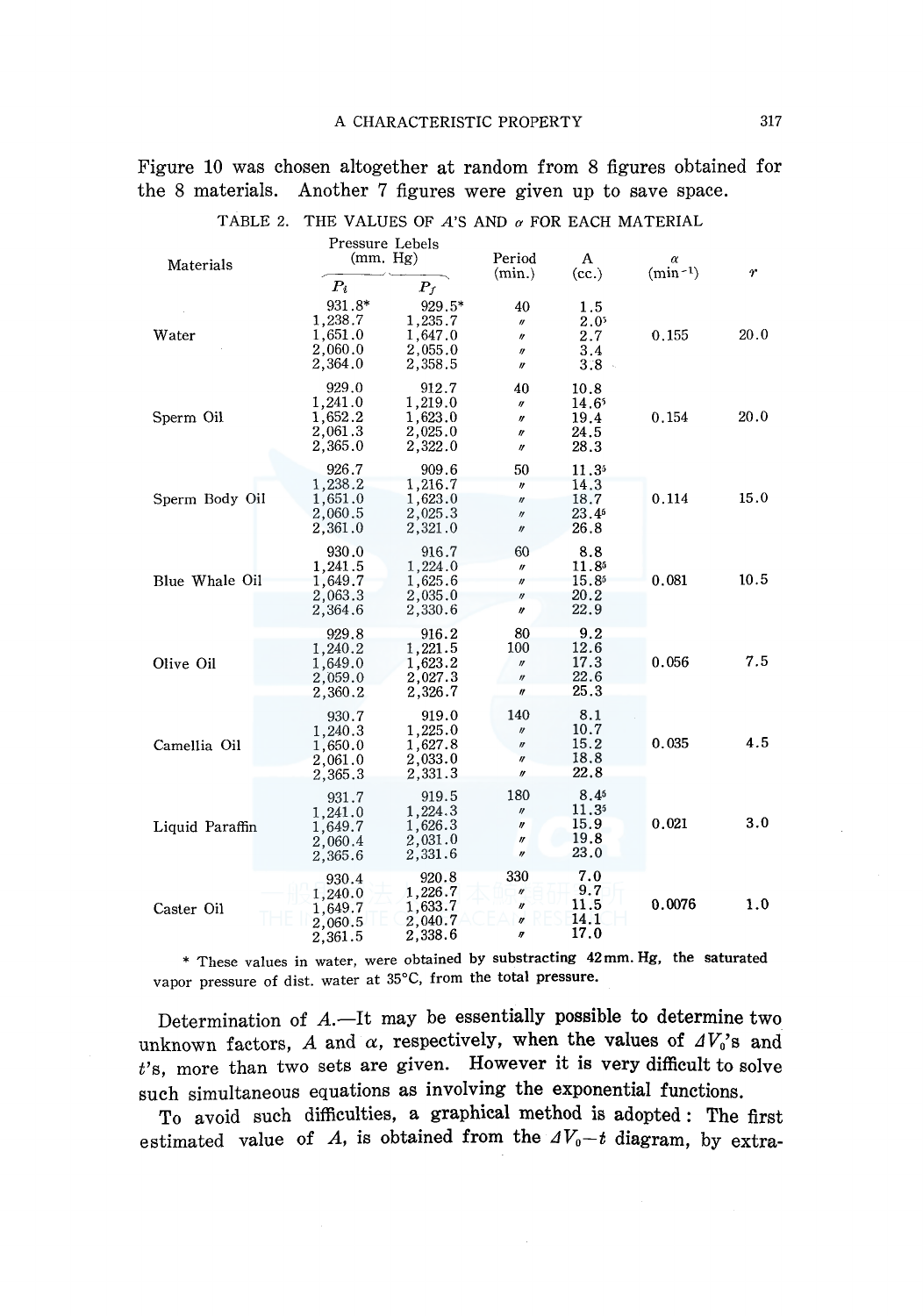polating the curve to the infinite value of *t.* Then, using this value of A, the values of  $\log (A - \Delta V_0)$ 's are plotted against *t*. Thus, if the equation is valid, it will be sure that the  $log(A - \Delta V_0)$  becomes rather linear against *t,* in the interval, where *t* is relatively small. But, with increase of *t,* the curve will show a tendency to bend upwards or downwards, according as the estimated value of A is too great or too small. If the curve is bending downwards, some value is to be added to the first estimated value of  $A$ , to get a straight line. Then we have a second estimated value of A, and so forth, when  $log(A - dV_0)$  becomes really linear against *t,* over the whole interval, the then value of *A* must be the value to be found.

Of course, individual points may fall rather scattering, up and down on the line, we must pay attention to the tendency. In the case of the materials with slow absorption, as castor oil and liquid paraffin, difference between A and  $\Delta V_{0\text{max}}$  becomes somewhat considerable, and in those with rapid absorption, as sperm oils and other whale oils, the difference is almost negligible.

Determination of  $\alpha$ ,  $-\alpha$  was obtained by the *method of averages*, using the formula derived from the equation (2)

$$
\alpha = 2.3026 \frac{n \cdot \log A - \sum_{1}^{n} \log (A - \Delta V_0)}{\sum_{1}^{n} t}
$$

Thus we have five different values of  $\alpha$ , for each material. However, in all of the cases, the values of  $\alpha$ 's obtained within a given material, were found to be almost much the same, disregarding the pressure lebels. At least, we could not find any orderly relationship between the magnitude of  $\alpha$  and pressure lebels. It seems likely that within such narrow range of pressures,  $\alpha$  becomes approximately constant, though it is not a theoretical consequence. For this reason, by averaging the five values, a single value of  $\alpha$  was given for each material, without regard to the pressure lebels.

As seen from table 2, the value of  $\alpha$  is great in the decreasing order of water, sperm oil, sperm body oil, blue whale oil, olive oil, camellia oil, liquid paraffin and castor oil. This order proves to be consistent with that of the absorption velocity of carbon dioxide (cf. previous paper). Here again, the value of  $\alpha$  is outstandingly greater for the whale oils than for the vegetable oils, and the greatest two are those for sperm oil and sperm body oil, both containing a large amount of wax.

In the table 2, the other descriptions were also given; in the second and third column, the pressure lebels, under which the measurements were carried out, in the fourth, the lapse of time, during which each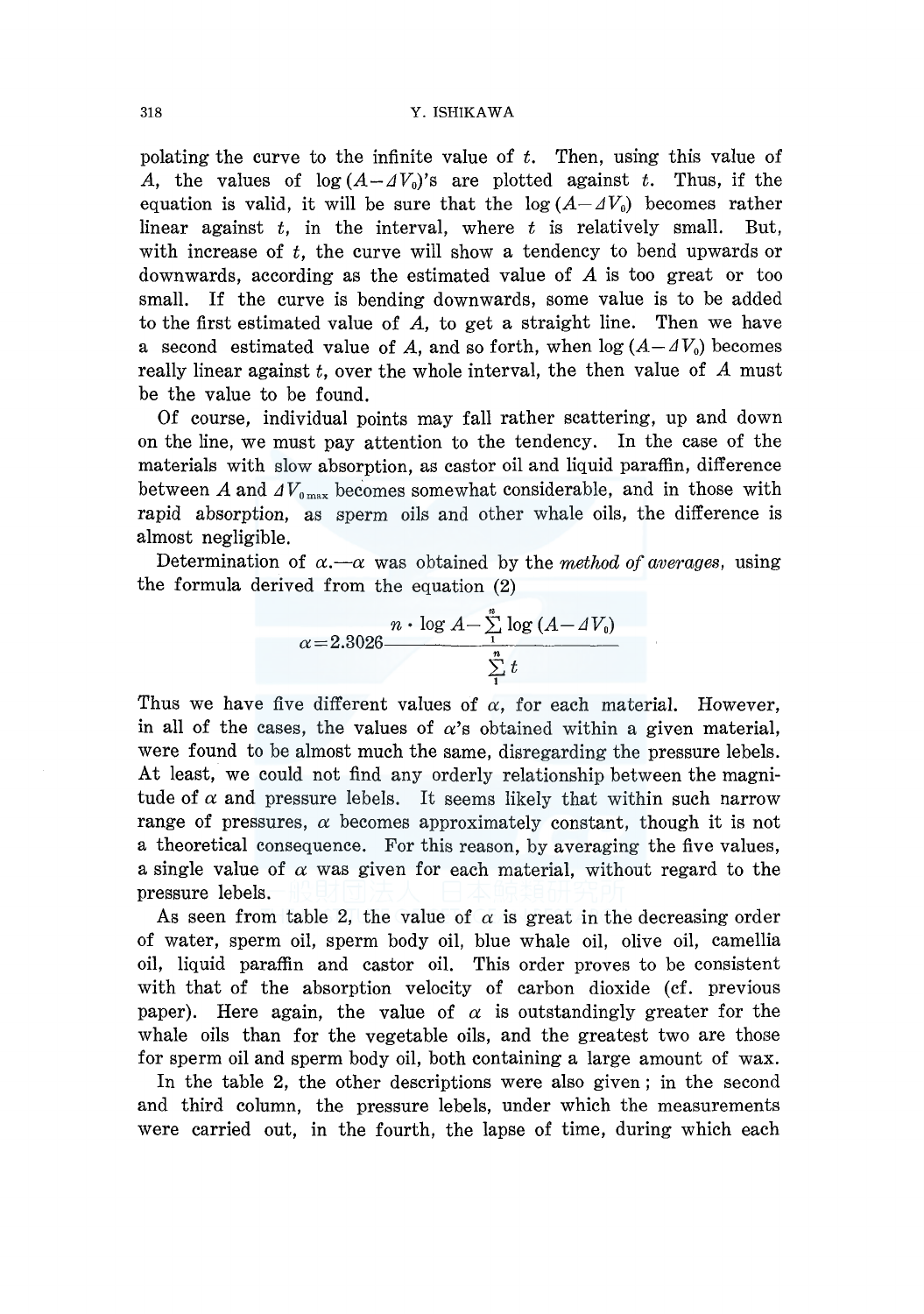measurement was made, in the fifth, the values of A, for each material, under various pressure lebels, and the last column headed by *r,* gives the ratio of  $\alpha$  for each material to that for castor oil.

We shall now compare the absorption velocity of nitrogen with that of carbon dioxide, in various materials. Unfortunately, however, a general comparison is not possible, since another formulae are used in both cases: In the case of carbon dioxide, we have been obliged to use a experimental formula as

$$
\frac{d}{dt}(\Delta V_0) = a'b \cdot t^{b-1} \tag{4}
$$

and in the present work, we can do with the equation (3). Therefore the absorption velocity of the both gases must be compared in a fixed condition, i.e. under a definite pressure lebel and at a definite time.



Fig. 10. Relation between  $log(A - \Delta V_0)$  and *t*. (In the case of blue whale oil, as an illustration.)

Nevertheless, in the equation  $(4)$ ,  $a'b$  shows the velocity at 1 sec after outset, that is approximately regarded as the initial velocity, whereas  $\alpha A$  represents the initial velocity itself, in the equation (3). Thus we can make a rough comparison of the initial velocity of the both gases, by comparing  $a'b$  with  $\alpha A$ . For instance, in the case of sperm oil, the value of  $a'b$  was 1.68 cc/sec (cf. p. 204 of the earlier paper), i.e. 100.8 cc/min, under the pressure lebel, whose initial pressure was 2,364 mmHg. While  $\alpha A$  is 4.36 cc/min, under the pressure lebel. initial pressure of which is 2,365 mmHg. So, in the case of sperm oil, the initial absorption velocity of carbon dioxide, is some 23 times as great as that of nitrogen, at the same pressure.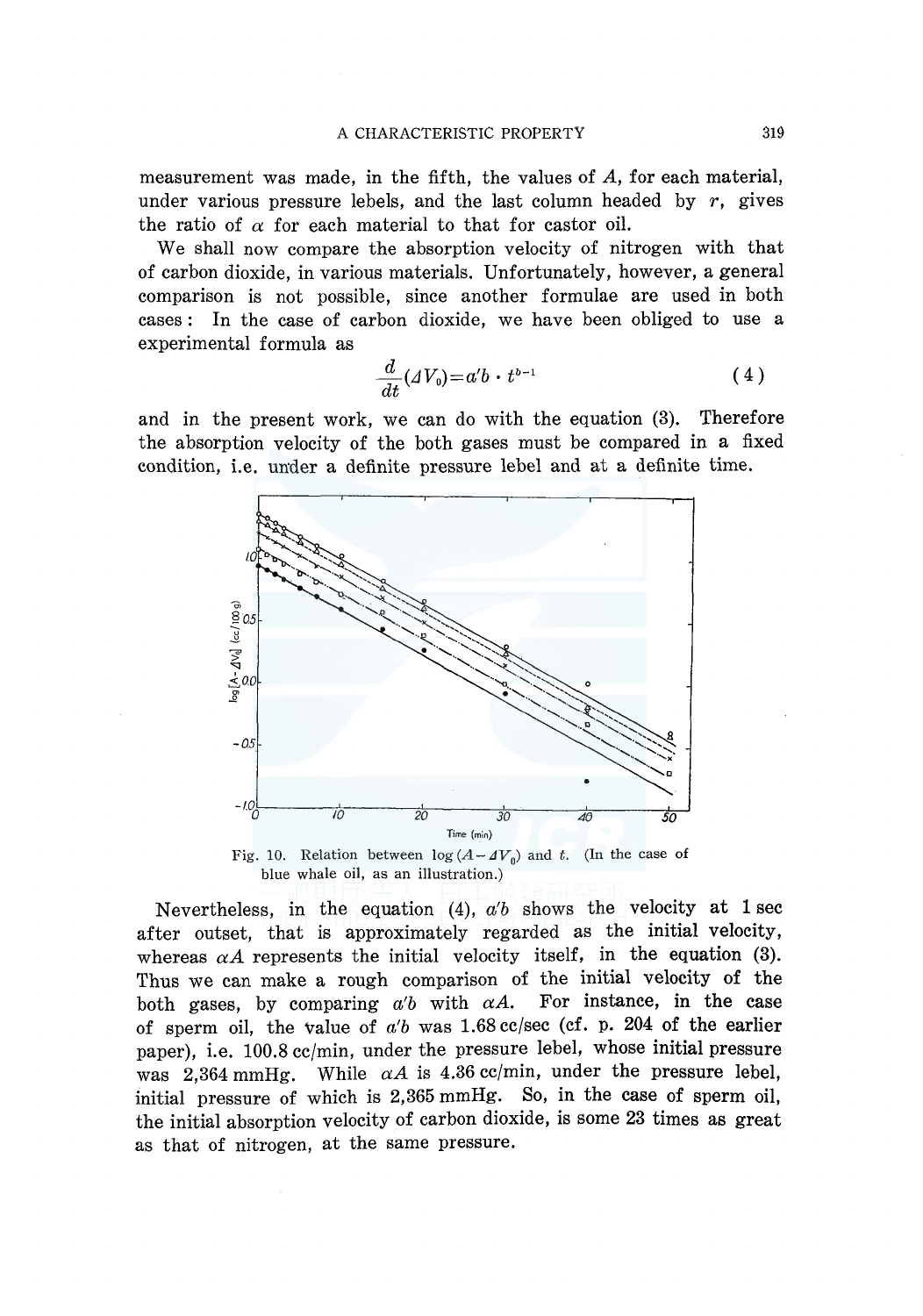Such ratio,  $a'b/\alpha A$ , at the same pressure, remains almost constant, within any of the materials used, disregarding the pressure lebels, but varies with the kind of material. It ranges from 20 to 30, in the oily materials, except castor oil, in which it comes to about 70. On the other hand, it amounts to some 200, in the case of the water.

#### SUMMARY

1. Asborption of nitrogen was studied with 8 kinds of substances, i.e. distilled water, sperm oil from *spermaceti,* sperm body oil, blue whale oil, olive oil, camellia oil, liquid paraffin and castor oil.

2. Decrease in pressures,  $\Delta P$ , caused by absorption, was punctually measured with each material, at constant temperature  $(35 \pm 0.05^{\circ}C)$  and at constant volume, under five different pressure lebels, i.e. under the pressure, near but a little higher than 1, 2 and 3 atmos. pressures respectively and under every intermediate lebel.

3. Decrease in volume, corresponding to  $\Delta P$ , was reduced to standard state, and designated by  $\Delta V_0$ , this volume of nitrogen must have been absorbed by a given material, during the process.

4. From the results obtained, following conclusions were drawn:

a. The value of *A* was found to be approximately proportional to the pressure, with each material, where *A* stood for the solubility of nitrogen in a material. Therefore the relation, *A=cP,* was postulated.

b. Within the oils and oily substances tested, the value of *c* does not differ so greatly from each other. So, we consider, they can not be characterized by this magnitude. On the contrary, there existed a great difference between *c* for water and those for oily substances, the latters are 6 to 7.5 times as great as the former.

c. As compared to the solubility of carbon dioxide, the solubility of nitrogen is of the magnitude about one-tenth of the former in the oily materials, and some 1/50, in the water.

d. The results of the analysis indicated that the equation (2) was valid in good approximation, for all the curves included.

e. The absorption velocity constant,  $\alpha$ , was prominently characteristic of the material, its value was far greater for the oils from whale kinds, especially for the oils from sperm whale, which contain a large amount of wax, than for the vegetable oils.

f. The value of  $\alpha$  was great in the order, named in section 1. of this summary.

g. In the order of magnitude, the absorption velocity of nitrogen is consistent with that of carbon dioxide, within the materials, used in common to both the works.